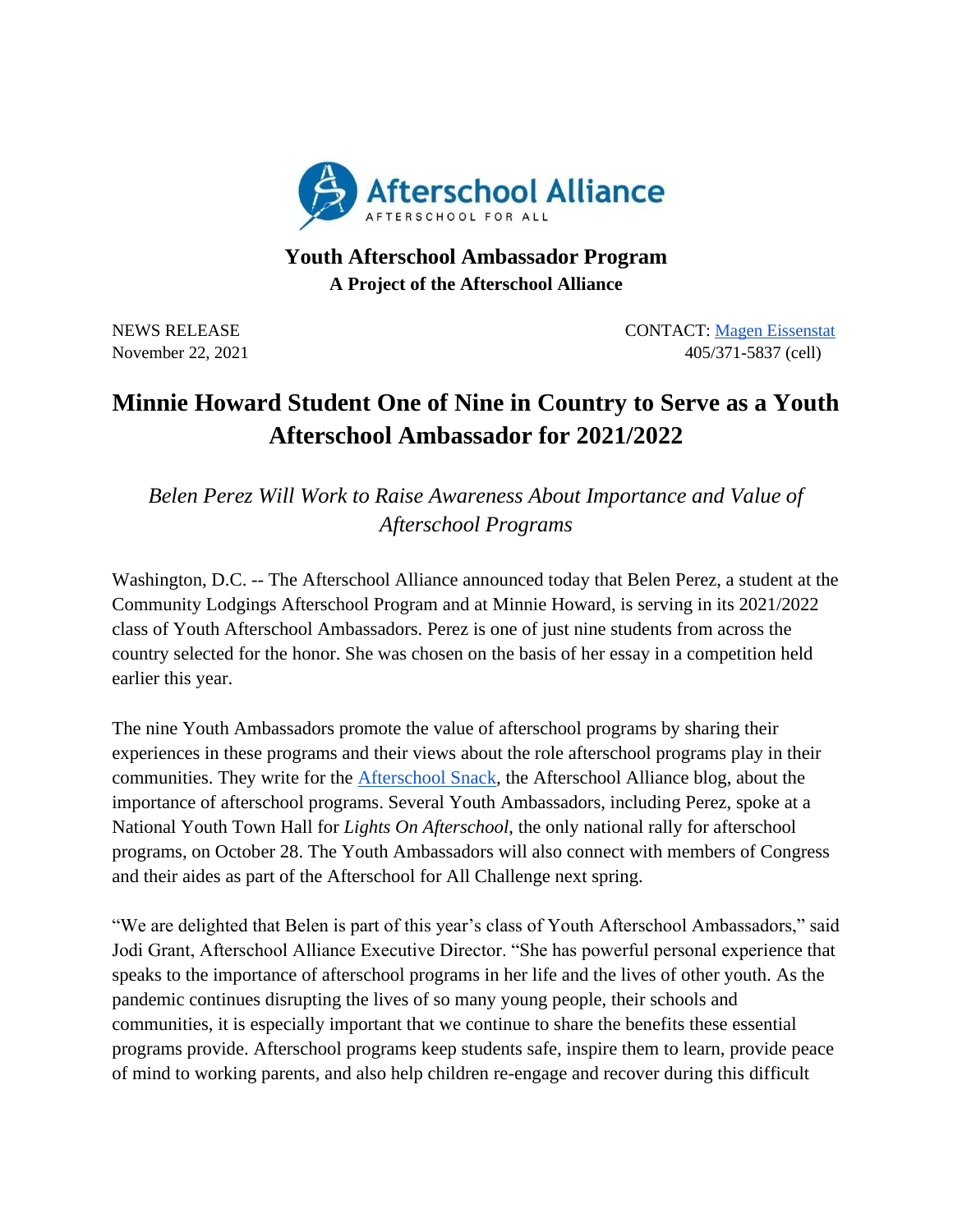time. But too many young people don't have a program available to them. Belen will do a terrific job spreading the word about the need for more support for afterschool programs."

"I'm thrilled to be a Youth Afterschool Ambassador," Perez said. "Since I joined in third grade, the Community Lodgings afterschool program has been an essential source of support for me. When the pandemic hit and schools went remote, I struggled because I didn't have WiFi at home. My afterschool program became a place where I could access free WiFi and get help with my schoolwork, enabling me to earn straight As. I've felt very isolated during the pandemic, but Community Lodgings has continued to provide socially-distanced activities including dance lessons, STEM, a drone program, and art classes, helping me stay connected to my friends while learning new things. I'm excited to advocate for afterschool programs as a Youth Afterschool Ambassador, because I know how important the support they provide is for students like me."

The nine Youth Afterschool Ambassadors in this class come from California, Georgia, Maine, Maryland, New York, Illinois, Utah, Virginia, and Washington. They are:

- **Kyla Anderson,** from East St. Louis, Illinois' Southern Illinois University Edwardsville East Saint Louis Charter High School's 21st Century Community Learning Centers Afterschool Program, age 17
- **Brock Brewer**, from Kelso, Washington's Youth And Family Link Afterschool Program, age 16
- **Kaiya Jones**, from Ellicott City, Maryland's Howard County Library System Teen Advisory Board Afterschool Program, age 15
- **Juliana Montell**, from Gardiner, Maine's Boys & Girls Clubs of Kennebec Valley Afterschool Program, age 16
- **Belen Perez**, from Alexandria, Virginia's Community Lodgings Afterschool Program, age 14
- **Naomi Porter,** from Los Angeles, California's Boys & Girls Club at LA Harbor EntrepreYOUership Afterschool Program , age 16
- **Noah Shaw**, from Murray, Utah's Miller Family Boys & Girls Club Afterschool Program, age [AGE]
- **Ramaya Thomas**, from Dallas, Georgia's VOXATL Afterschool Program, age 17
- **Zhonghui Zheng**, from New York, New York's Global Kids Afterschool Program, age 17

The most recent [America After 3PM household survey](http://www.afterschoolalliance.org/AA3PM/) of more than 31,000 families, commissioned by the Afterschool Alliance, finds that for every child in an afterschool program in the United States, three more are waiting to get in. The families of 24.6 million children more than ever before — are unable to access a program. Many report cost as a barrier. There are significant inequities, with Black and Latinx children unable to access the afterschool programs